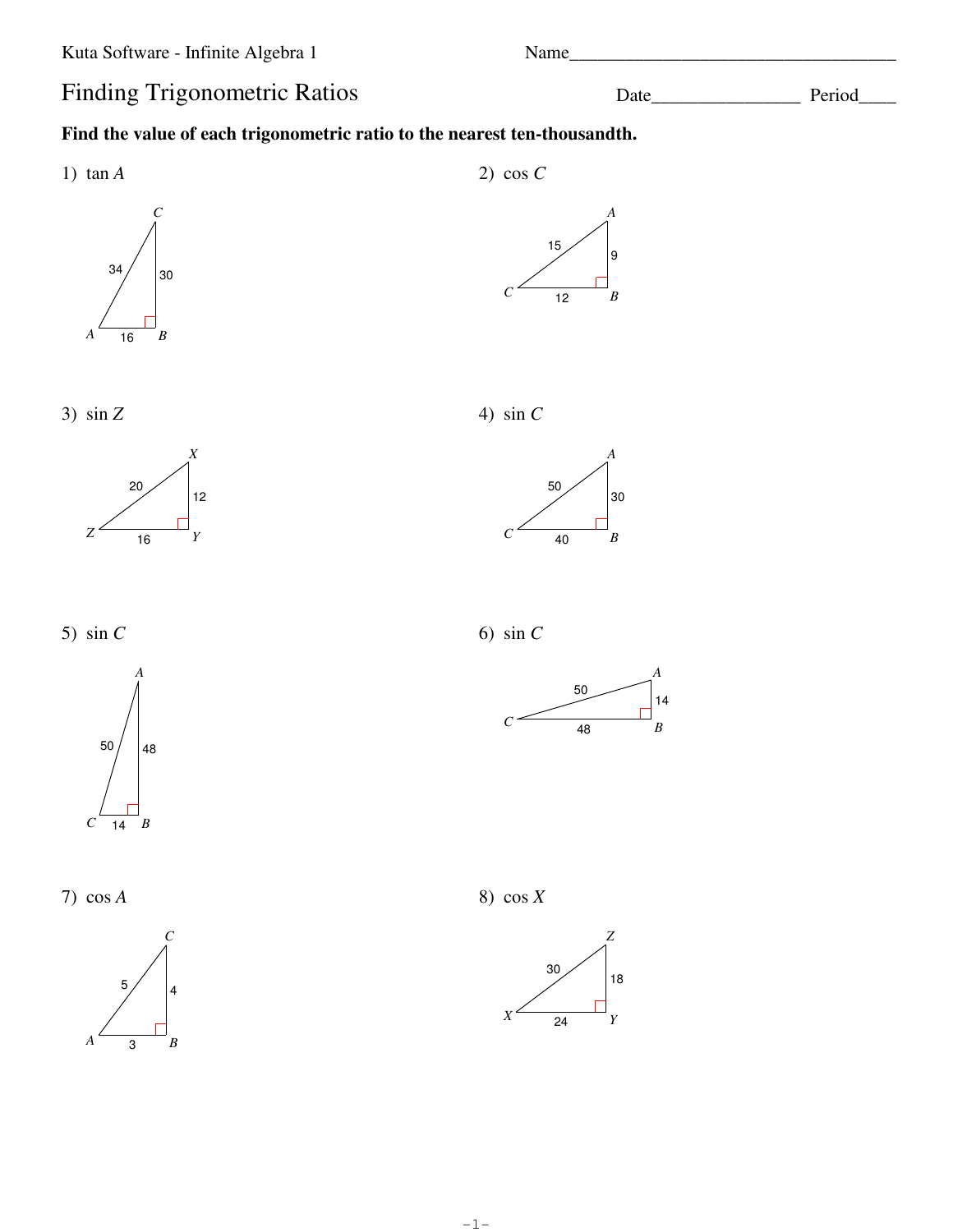













12)  $\sin C$ 











16)  $\tan X$ 



#### Use a calculator to find the value of each to the nearest ten-thousandth.

17)  $\sin 21^{\circ}$ 18)  $\tan 22^\circ$ 19)  $\cos 20^\circ$ 20)  $\sin 77^\circ$ 

21)  $\tan 17^\circ$ 22)  $\cos 87^\circ$ 

 $-2-$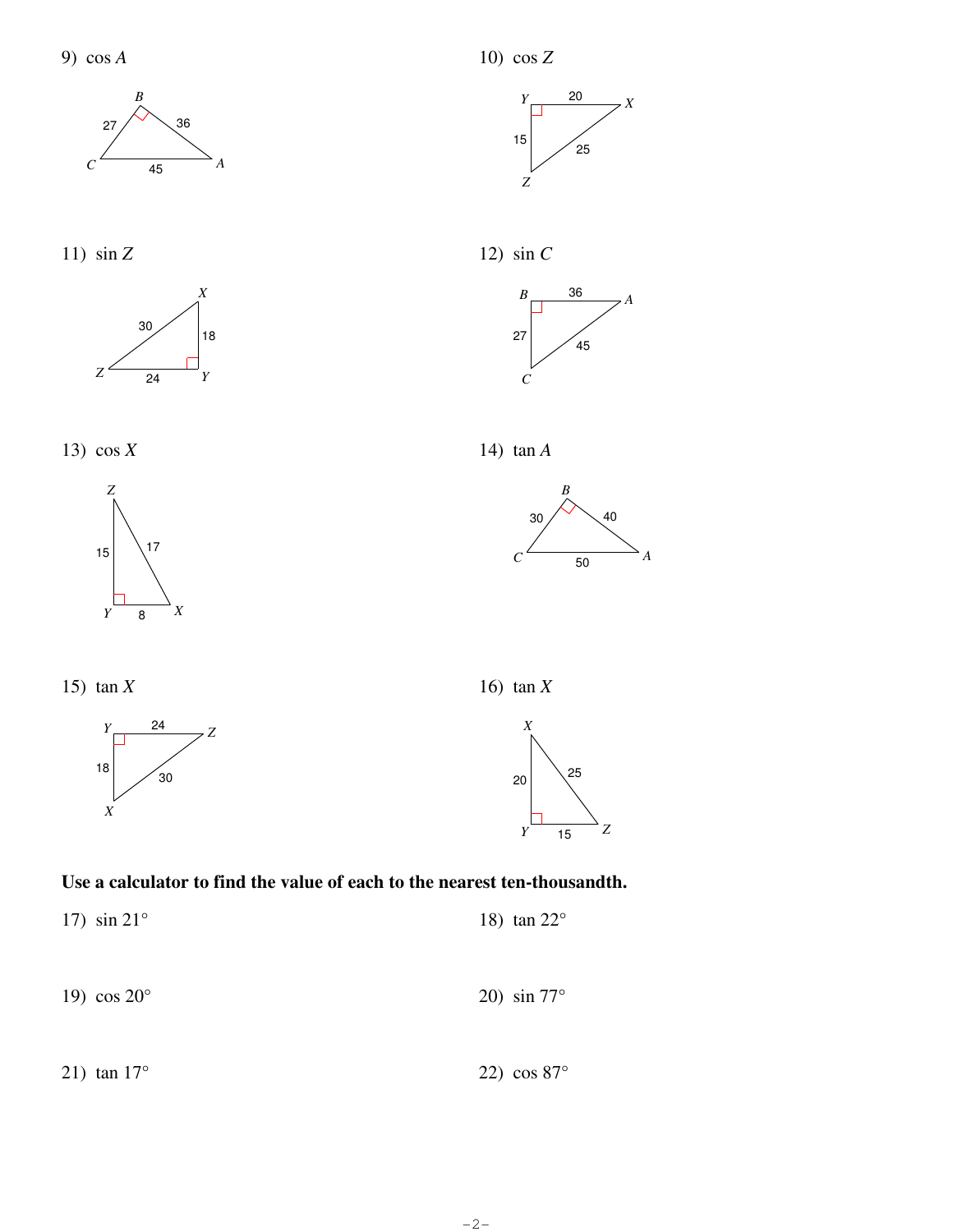Name\_

# **Finding Trigonometric Ratios**

### Find the value of each trigonometric ratio to the nearest ten-thousandth.



2) cos  $C$ 



3)  $\sin Z$ 



5)  $\sin C$ 



7)  $\cos A$ 







4)  $\sin C$ 



6) sin  $C$ 



8)  $cos X$ 



Date\_

9

 $\boldsymbol{B}$ 

\_ Period\_